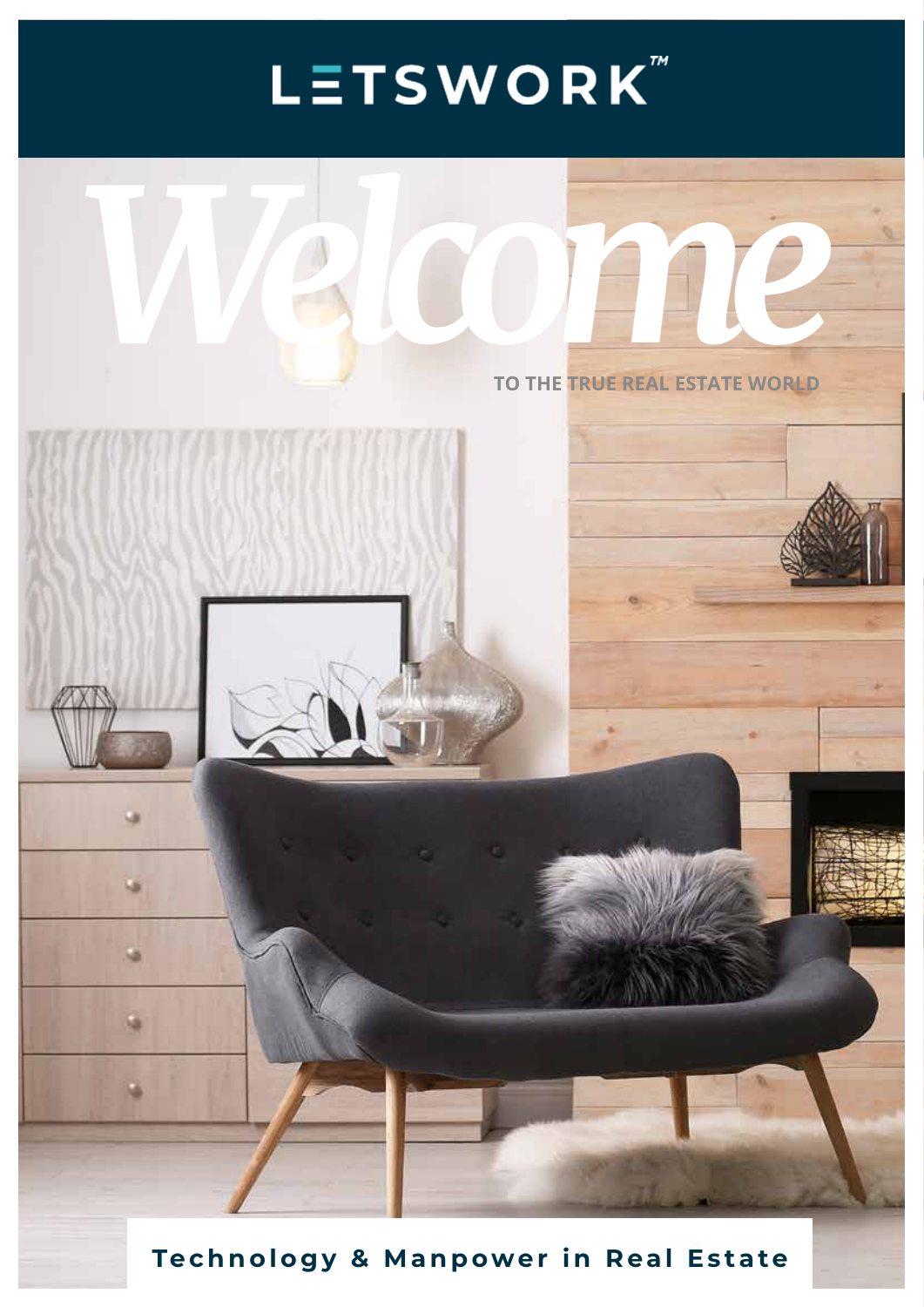# LETSWORK

## **Technology & Manpower For Real Estate Business**

Letswork is designed to give the right support to any Real Estate business in Australia.

Performing with Letswork means you can scale your team production to accomplish better, faster. We have professionals working with us on the main business roles that any real estate company would need.



# **What We Offer**

Letswork provide you a powerful, focused, cohesive team that you control. We are here to customized your needs. Our flexible engagements and various resources – from sales to IT team – you can scale up your current team and make your budget go further. All Letswork team have the English fluency, cultural empathy and expertise in Real Estate world, not only that, within your time zone!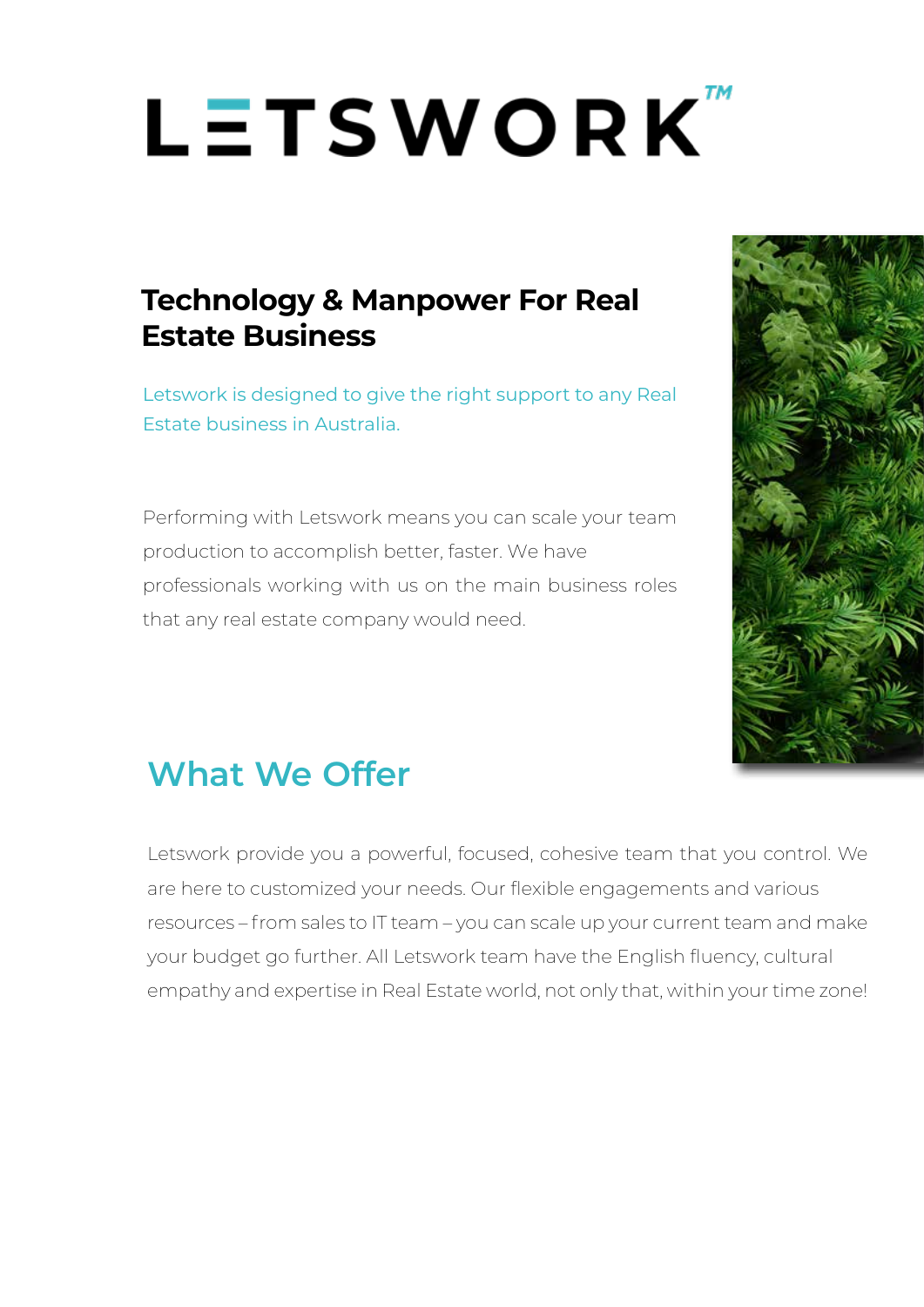



# **Why Choose Us**

Letswork outsources high quality of manpower in the Real Estate business, everything you need in only one place.

- $\odot$  Have your own experience team
- Under your budget
- Delivery results to your company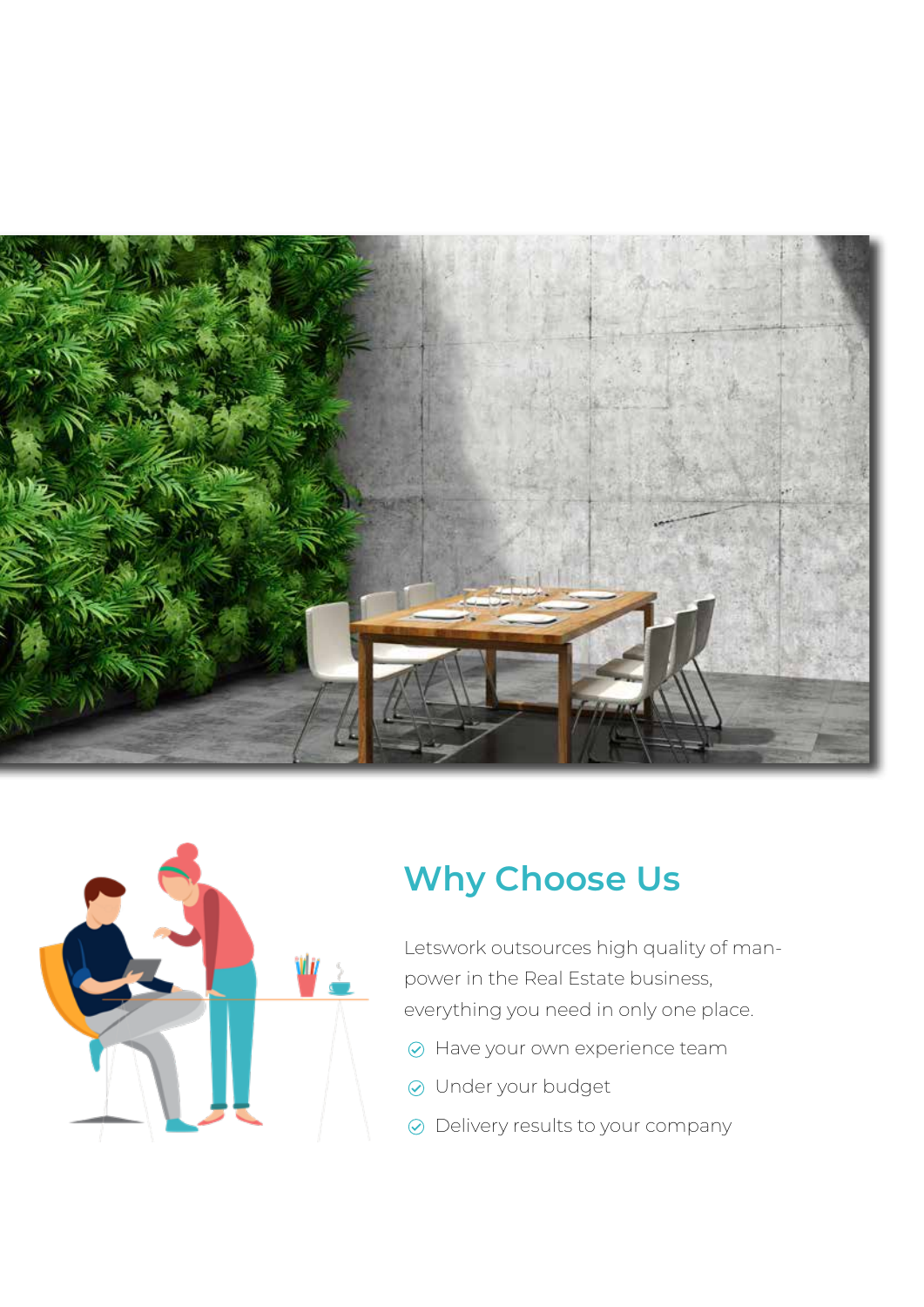### **EVERYTHING YOU NEED FOR YOUR REAL ESTATE WORLD IN ONLY ONE PLACE.**

We are driven by creating experiences that deliver results for your business and for your consumers.



Hashtag Hub is a single supplier of integrity for client handling teams and assisted them to deliver on agreements to the customer. Hashtag Hub helps both internal and external investors to manage quicker and more effectively, with shareable boards to always connect everybody.

We a Sydney-based real-estate firm who have been working with Hub software. We are dedicated specialists, providing total expertise in both the technical and commercial aspects of a successful real estate products. Hashtag Hub in partnership with you will achieve your business goals through innovative real estate solutions. We implement the right technology to manage your customer or builder relationships as well as your sales and marketing activity. Our focus is providing software and products which make it easy for you to use on a day-to-day basis, to make your processes more efficient and to provide you with powerful reporting and business insights.

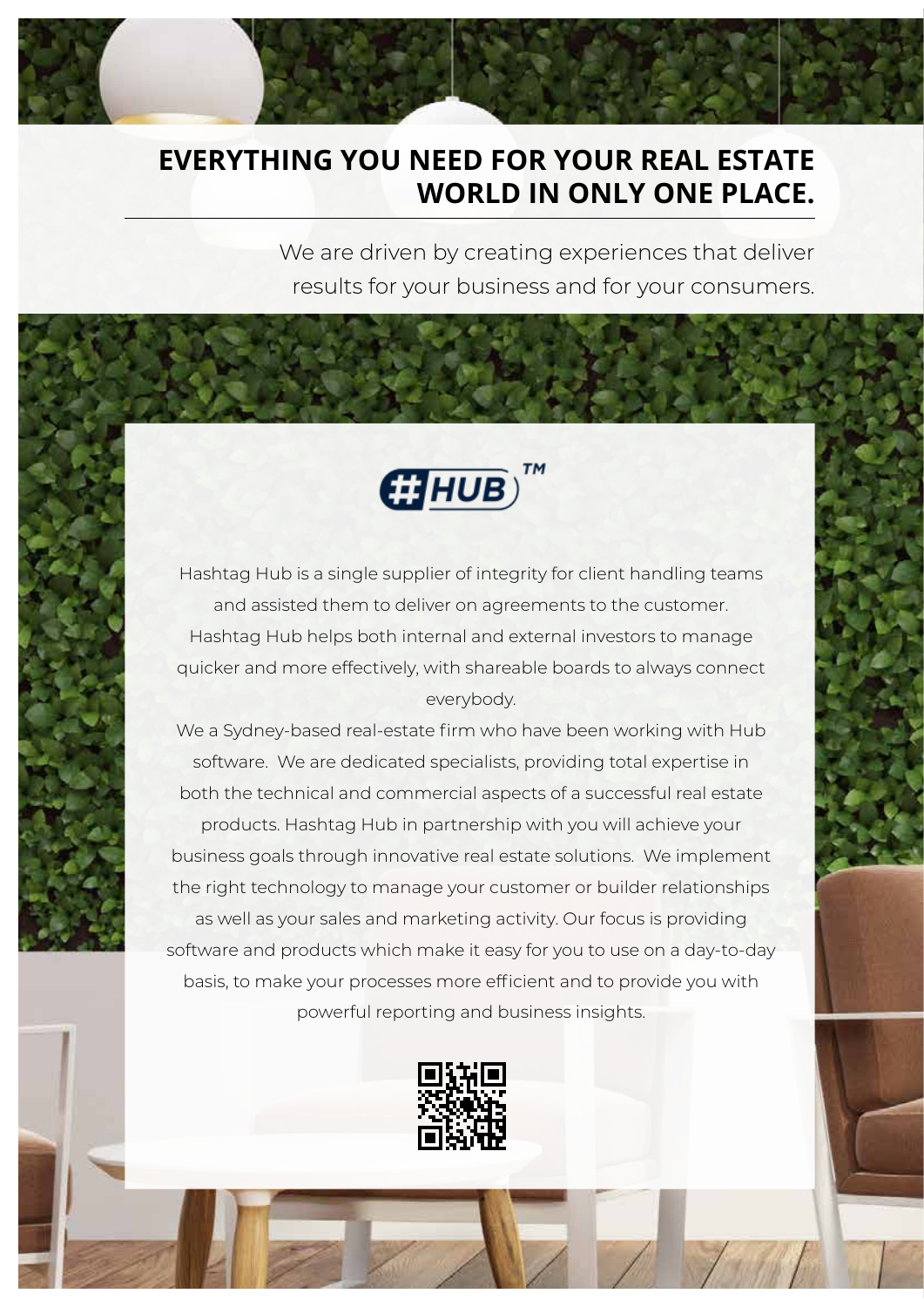

Hashtag Portal is loaded with useful, functional options which allow clients to quickly and easily sell properties.

Hashtag Portal is Australia's leading aggregation group, we are the innovators in strategizing the right properties, thru research, advice and long term relationships with our builders & development networks. We are not just another portal but a one-stop-shop for all property services and stock across Australia.

85% of agents across Australia sell below 40% capacity due to the lack of doing average industry standard completions of their after-sales. While our hardworking agents are out there selling and assisting clients with 7-star services you need a solid trustworthy backend team and administration support that works at a pace like no other. A team that delivers stock knowledge to our agents and then a smooth transition from EOI to settlement administration is the key to property

success.

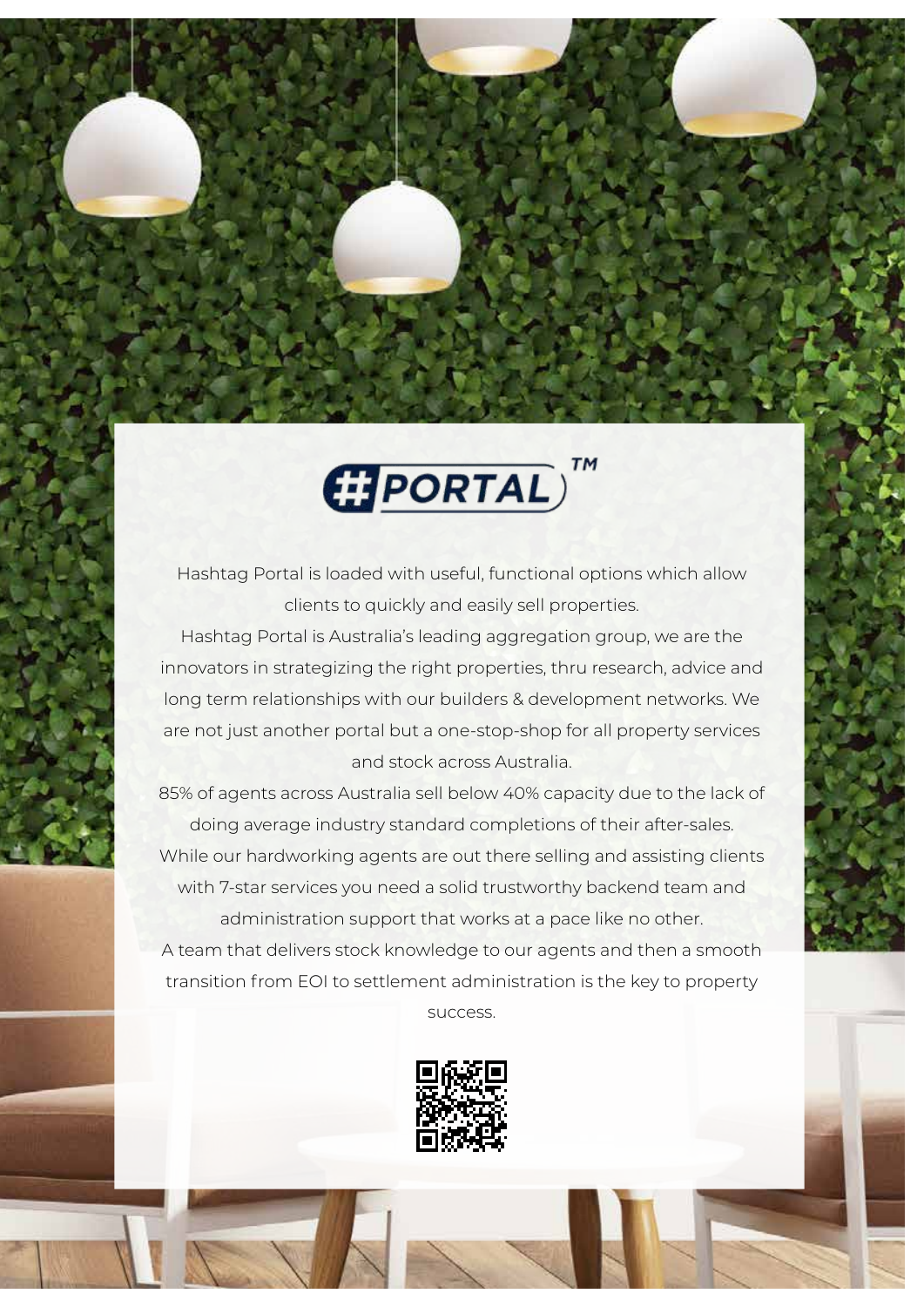

# REA ACADEMY.

We specialise in property and real estate and are committed to helping our students build the fundamental blocks needed for their future careers and businesses. This means we are always at the forefront of innovative digital training and communication solutions. It enables us to bring the latest thinking, tech and techniques to the ever-changing challenges faced by real estate professionals and the industry. To put it simply, we partner with business owners and real estate professionals in sales and property management to help them build a brand that sets them apart from others.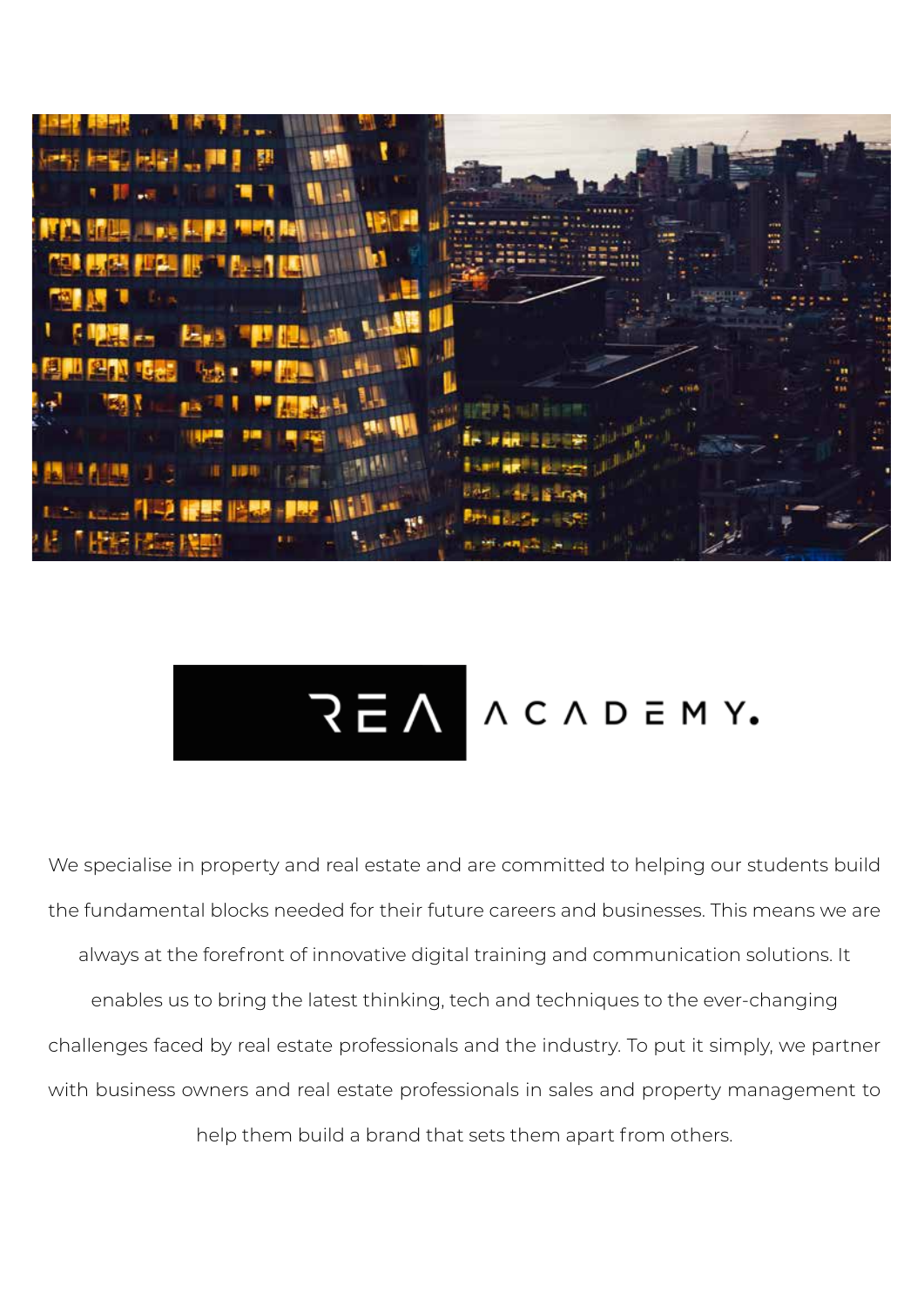

#### **QUALITY TRAINING**

Experienced training staff and comprehensive recognised courses. We provide the skills and knowledge our students need to distinguish themselves from the rest.



#### **PROPER SUPPORT**

Our team commits to provide you with the very best face-to-face, phone and online support all the way through enrolment to completion. Every student has a trainer assigned to them.



#### **GUIDANCE FOR YOUR BUSINESS**

We offer guidance for all our students in current real estate practice. Our office startup pack will help you fulfil your legal and day-to-day operational compliance requirements.



#### PAY AS YOU LEARN

We offer interest free payment plans for all our courses. Pay the first instalment and get access to your course straight away.



#### **FLEXIBLE LEARNING**

Variations There are many variations of passages of Lorem Ipsum available, but the majority have suffered.



#### **WEBINARS**

Our Q&A webinars are held by our qualified trainer with 28 years practical real estate experience.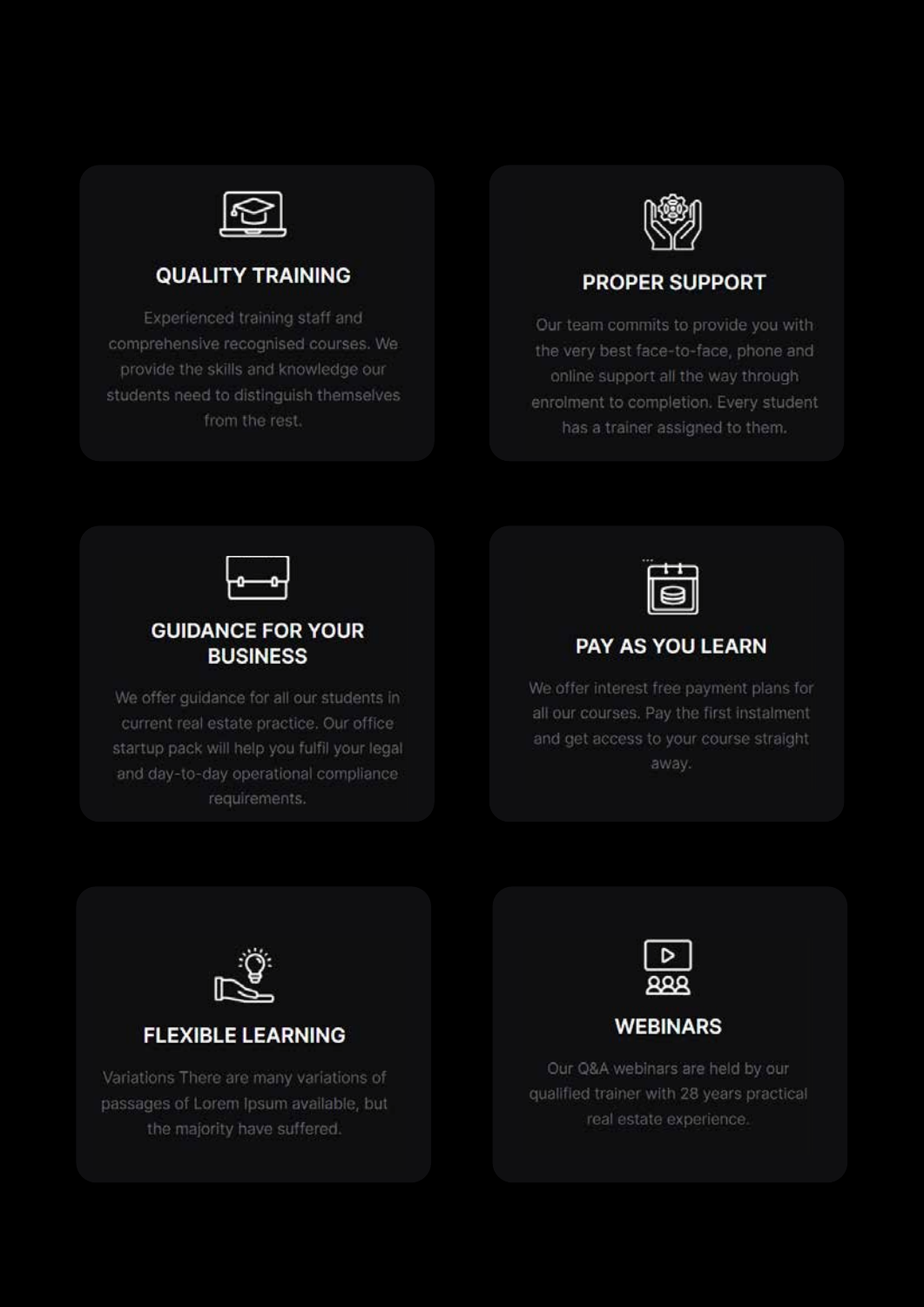



**My House.** My way.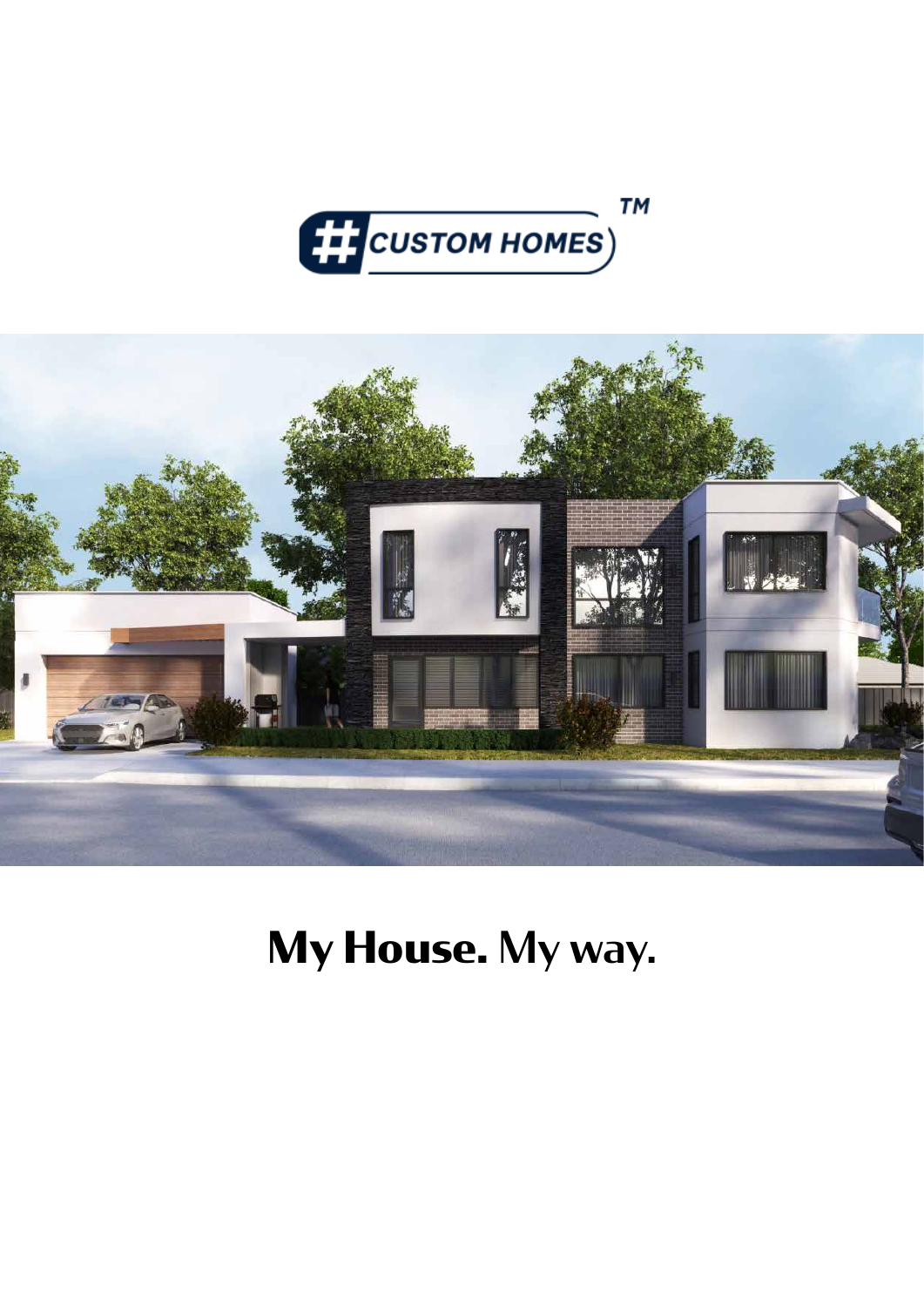# **Perfection. Uncompromised.**



**At Hashtag Custom Builds,** we delight ourselves on elegant, contemporary, and innovative design customised to match your specific needs. We have our unique value and inexpensive pricing, this result of detailed and cautious development of your new home. Hashtag custom builds can offer you a vast variety of single and double-storey designs, not only that dual dwellings, granny flat and many more! Because with hashtag custom builds we can literally

build whatever you like.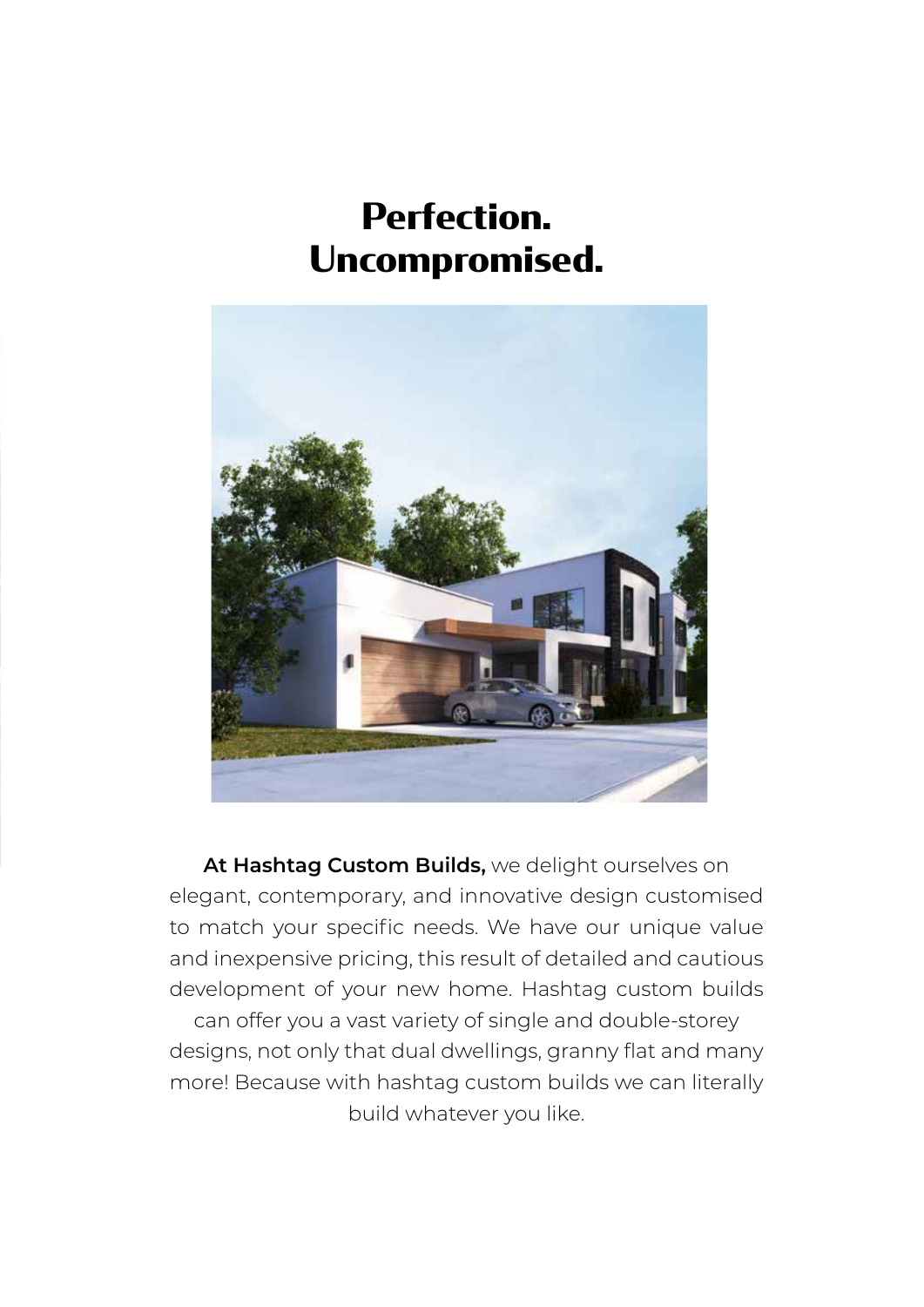

# Quality has no substitute.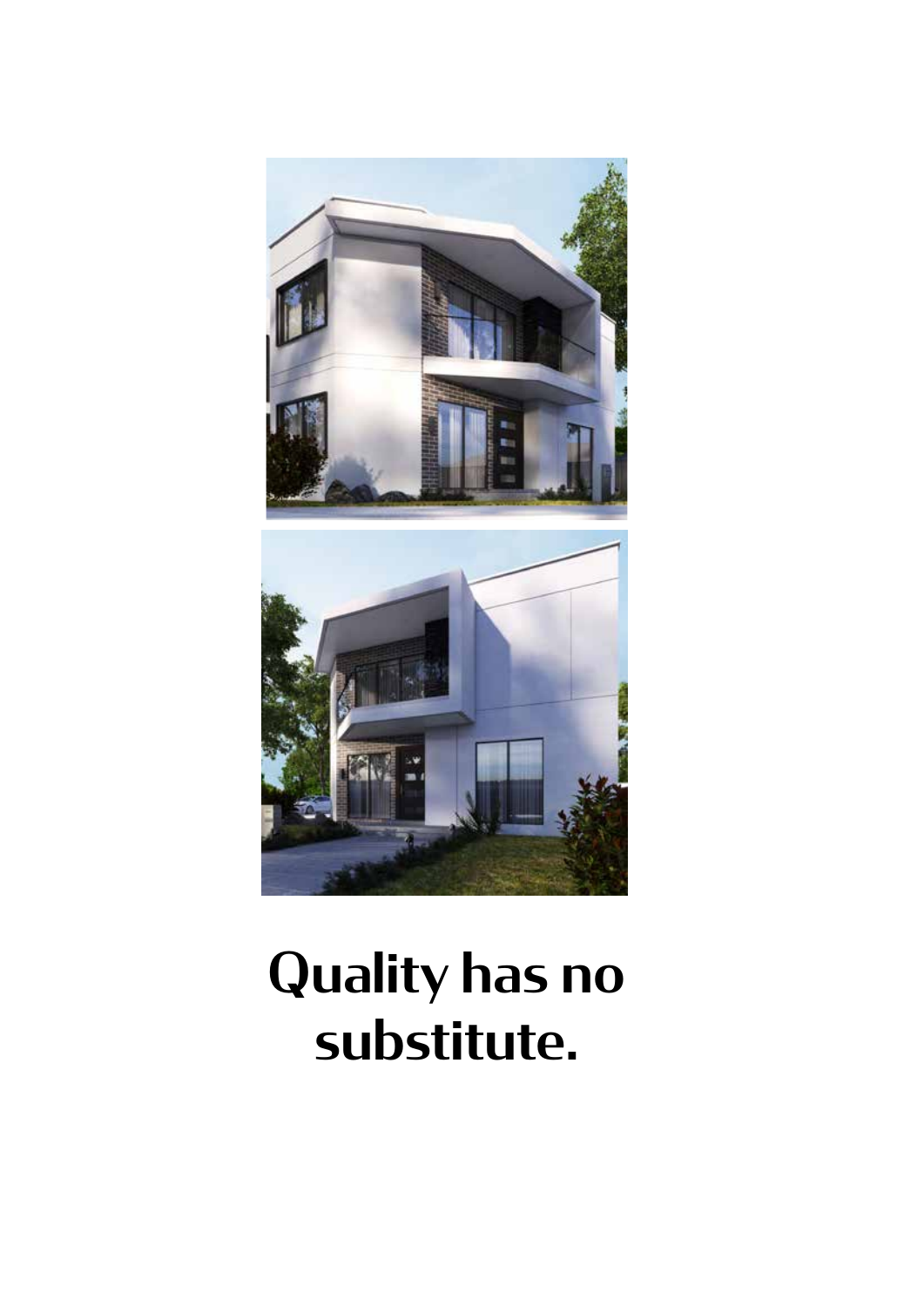Diplay Home at Leppington Living **coming soon**